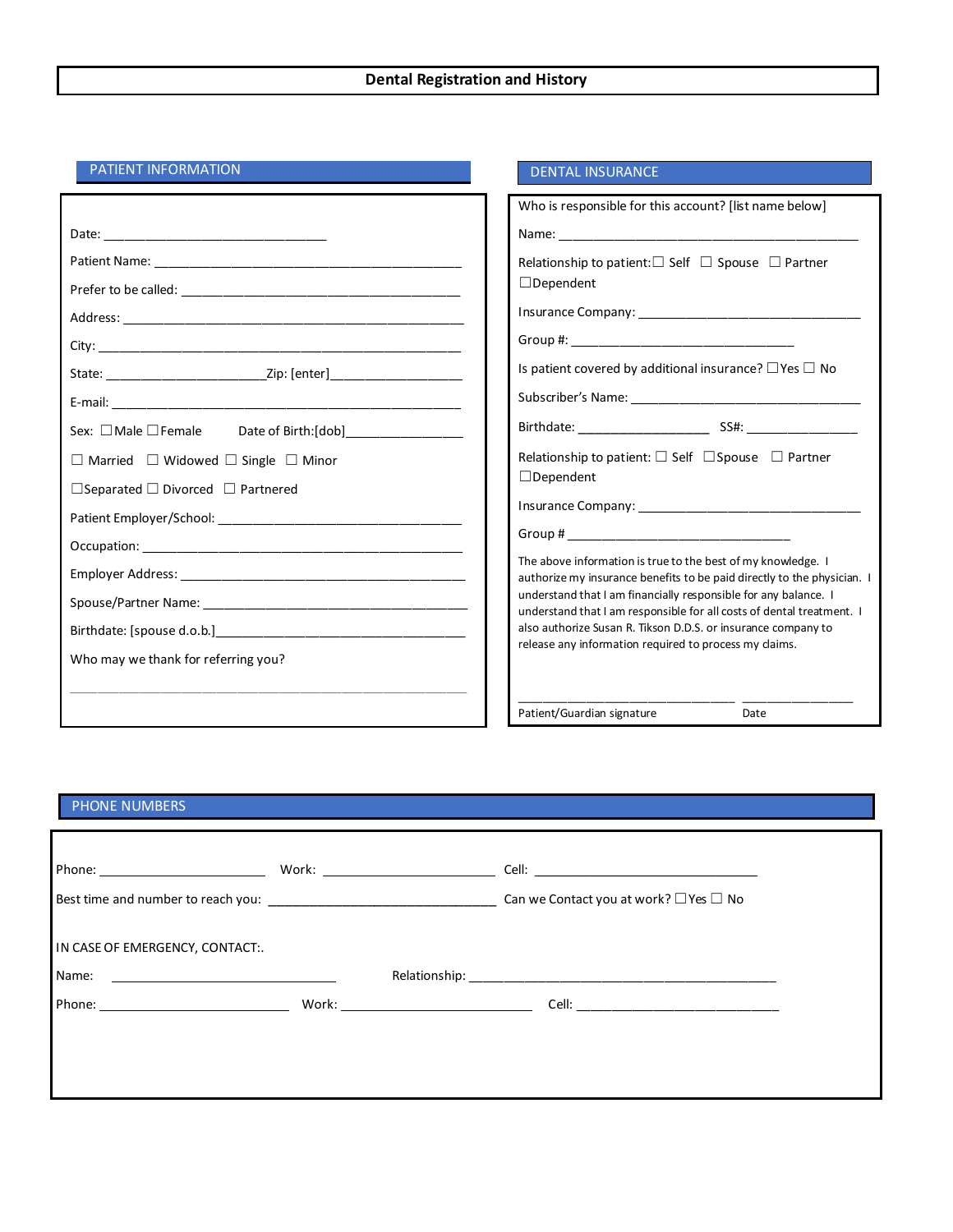#### DENTAL HISTORY

|                                                  | <u> 1989 - Johann John Stone, mars eta input eta input eta input eta input eta input eta input eta input eta inpu</u>                                                                                                          | Chew on one side of mouth<br>Cigarette, pipe, cigar smoking |  | $\Box$ Yes $\Box$ No<br>$\Box$ Yes $\Box$ No | Mouth pain, brushing<br>Orthodontic treatment                                                                                                                                                                                          | $\Box$ Yes $\Box$ No<br>$\Box$ Yes $\Box$ No |  |
|--------------------------------------------------|--------------------------------------------------------------------------------------------------------------------------------------------------------------------------------------------------------------------------------|-------------------------------------------------------------|--|----------------------------------------------|----------------------------------------------------------------------------------------------------------------------------------------------------------------------------------------------------------------------------------------|----------------------------------------------|--|
|                                                  | Former Dentist: The contract of the contract of the contract of the contract of the contract of the contract of the contract of the contract of the contract of the contract of the contract of the contract of the contract o | or chewing tobacco                                          |  |                                              | Pain around ear                                                                                                                                                                                                                        | $\Box$ Yes $\Box$ No                         |  |
|                                                  |                                                                                                                                                                                                                                | Clicking or popping jaw                                     |  | $\Box$ Yes $\Box$ No                         | $\Box$ Yes $\Box$ No<br>Sensitivity to cold                                                                                                                                                                                            |                                              |  |
|                                                  |                                                                                                                                                                                                                                | Dry mouth                                                   |  | $\Box$ Yes $\Box$ No                         | Sensitivity to heat<br>$\Box$ Yes $\Box$ No                                                                                                                                                                                            |                                              |  |
|                                                  |                                                                                                                                                                                                                                | <b>Fingernail biting</b>                                    |  | $\Box$ Yes $\Box$ No                         | $\Box$ Yes $\Box$ No<br>Sensitivity to sweets                                                                                                                                                                                          |                                              |  |
|                                                  |                                                                                                                                                                                                                                | Food collection between teeth                               |  | $\Box$ Yes $\Box$ No                         | Sensitivity when biting                                                                                                                                                                                                                | $\Box$ Yes $\Box$ No                         |  |
| Place a mark on "yes" or "no" to indicate        |                                                                                                                                                                                                                                | Grinding teeth                                              |  | $\Box$ Yes $\Box$ No                         | Sores or growths in mouth<br>$\Box$ Yes $\Box$ No                                                                                                                                                                                      |                                              |  |
| If you have had or have any of the following:    |                                                                                                                                                                                                                                | Gums swollen or tender                                      |  | $\Box$ Yes $\Box$ No                         |                                                                                                                                                                                                                                        |                                              |  |
|                                                  |                                                                                                                                                                                                                                | Gum treatment                                               |  | $\Box$ Yes $\Box$ No                         |                                                                                                                                                                                                                                        |                                              |  |
| <b>Bad Breath</b>                                | $\Box$ Yes $\Box$ No                                                                                                                                                                                                           | Jaw pain or tiredness                                       |  | $\Box$ Yes $\Box$ No                         |                                                                                                                                                                                                                                        |                                              |  |
| Bleeding gums                                    | $\Box$ Yes $\Box$ No                                                                                                                                                                                                           | Lip or cheek biting                                         |  | $\Box$ Yes $\Box$ No                         | Flossing and Brushing:                                                                                                                                                                                                                 |                                              |  |
| Blisters on lips or mouth                        | $\Box$ Yes $\Box$ No                                                                                                                                                                                                           | Loose teeth                                                 |  | $\Box$ Yes $\Box$ No                         | How often do you floss? [# per week]                                                                                                                                                                                                   |                                              |  |
| Burning sensation on tongue $\Box$ Yes $\Box$ No |                                                                                                                                                                                                                                | Mouth breathing                                             |  | $\Box$ Yes $\Box$ No                         | How often do you brush? [# per day] ____                                                                                                                                                                                               |                                              |  |
|                                                  |                                                                                                                                                                                                                                |                                                             |  |                                              |                                                                                                                                                                                                                                        |                                              |  |
| Your current dental health is?                   |                                                                                                                                                                                                                                | $\Box$ Good $\Box$ Fair $\Box$ Poor                         |  |                                              |                                                                                                                                                                                                                                        |                                              |  |
| Type of bristle on your toothbrush?              |                                                                                                                                                                                                                                | $\Box$ Hard $\Box$ Medium $\Box$ Soft                       |  |                                              |                                                                                                                                                                                                                                        |                                              |  |
| Do you still have wisdom teeth?                  |                                                                                                                                                                                                                                | $\Box$ Yes $\Box$ No                                        |  |                                              |                                                                                                                                                                                                                                        |                                              |  |
| Would you like fresher breath?                   |                                                                                                                                                                                                                                | $\Box$ Yes $\Box$ No                                        |  |                                              |                                                                                                                                                                                                                                        |                                              |  |
| Are you happy with the way your smile looks?     |                                                                                                                                                                                                                                | $\Box$ Yes $\Box$ No                                        |  |                                              | If not what would you change?<br><u> Letting and the contract of the set of the set of the set of the set of the set of the set of the set of the set of the set of the set of the set of the set of the set of the set of the set</u> |                                              |  |
|                                                  | Would you like to discuss a smile makeover with Dr. Tikson? $\Box$ Yes $\Box$ No                                                                                                                                               |                                                             |  |                                              |                                                                                                                                                                                                                                        |                                              |  |
| Are you interested in having straighter teeth?   |                                                                                                                                                                                                                                | $\Box$ Yes $\Box$ No                                        |  |                                              |                                                                                                                                                                                                                                        |                                              |  |
| Are you interested in cosmetic dentistry?        |                                                                                                                                                                                                                                | $\Box$ Yes $\Box$ No                                        |  |                                              |                                                                                                                                                                                                                                        |                                              |  |

## HEALTH HISTORY

| Have you ever used a bisphosphonate medication? Common brand names are Fosamax, Actonel, Atelvia, Didronel, Boniva, Zometa □Yes □ No |                  |                      |
|--------------------------------------------------------------------------------------------------------------------------------------|------------------|----------------------|
| Have you ever been told that you snore or hold your breath while sleeping or wake up gasping for breath?                             |                  | $\Box$ Yes $\Box$ No |
| Have you had any metal rods, pins or joint replacements?                                                                             |                  | $\Box$ Yes $\Box$ No |
| <b>Women:</b> Are you pregnant? $\Box$ Yes $\Box$ No Number of Weeks: $\_\_\_\_\_\_\_\_\_\_\_\_\_\_\_\_\_\_$                         | Are you nursing? | $\Box$ Yes $\Box$ No |
| Are you taking Birth Control Pills? $\Box$ Yes $\Box$ No                                                                             |                  |                      |
| Medications:                                                                                                                         |                  |                      |
|                                                                                                                                      |                  |                      |
|                                                                                                                                      |                  |                      |